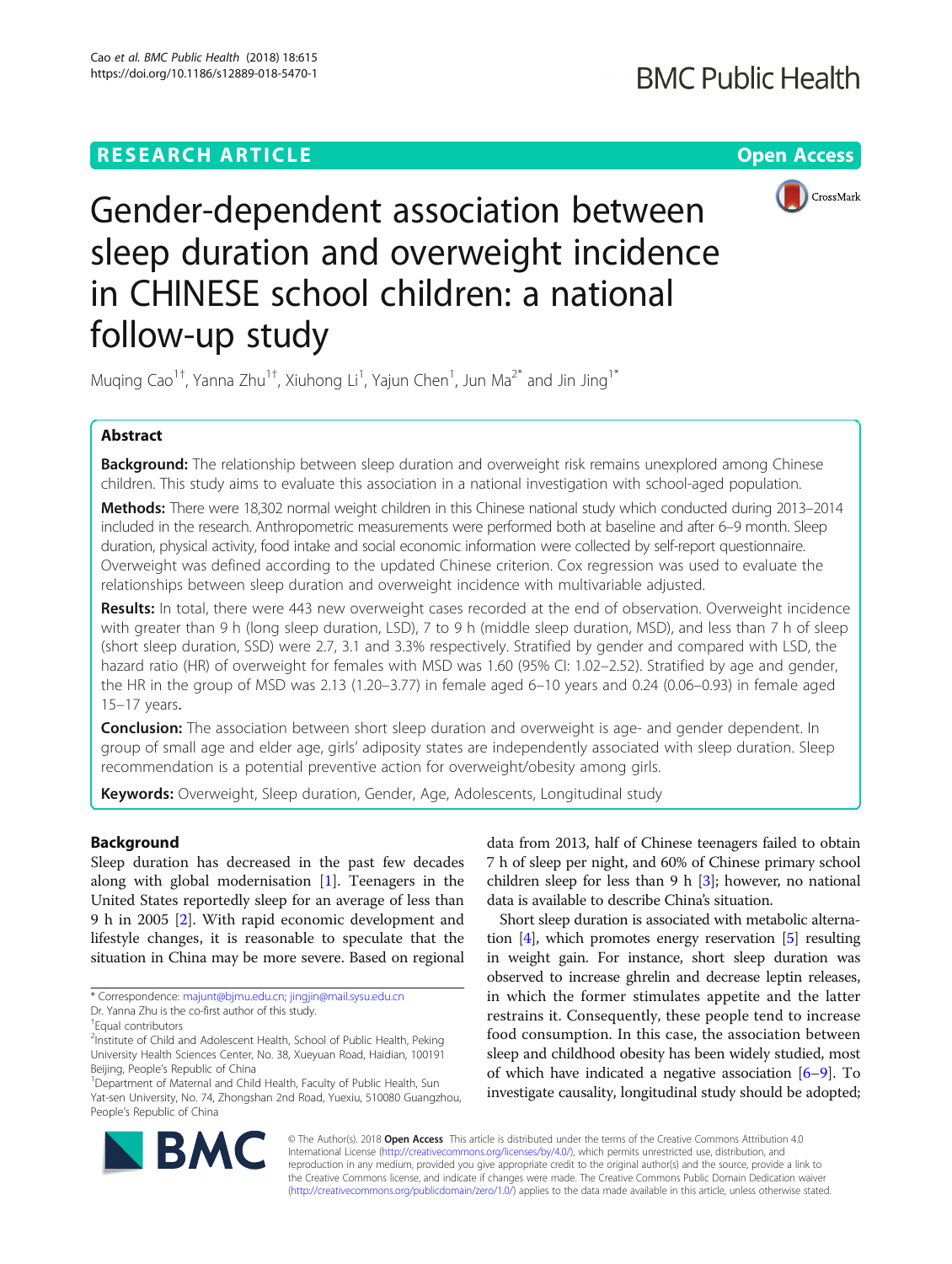however, most current studies have used cross-sectional data  $[10-12]$  $[10-12]$  $[10-12]$  $[10-12]$ . Hence, taking this longitudinal study to facilitate an in-depth understanding of the association between sleep and adiposity state could benefit children at risk.

Apart from obesity, overweight could also be a risk factor for negative health consequence  $[13]$  $[13]$ ; however, few studies have mentioned the effect of short sleep on overweight risk. A link between no-rapid eye movement sleep and overweight was suggested, but the research has a relatively small sample size [[14](#page-8-0)]. Moreover, child overweight, as the intermediate state between normal weight and obesity, could be reversed, which means it is worthy of exploration as an independent negative outcome. In addition, studies have usually focused on adults rather than children with rapid growth rate [\[15\]](#page-8-0). The sleep and weight standard recommendations for children are different [[16](#page-8-0)], and thus, their adiposity states and sleep should be explored separately.

Sleep duration and adiposity states are influenced by several factors. Energy balance related behaviours such as physical activity, sedentary lifestyle and food intake [[3](#page-7-0)] play an important role, which increases the complexity of the causality test [\[17\]](#page-8-0). With the use of China's regional data [[3\]](#page-7-0), we confirmed that short sleep duration could be an independent risk factor for childhood obesity, but a longitudinal research is still warranted to test causality.

In addition, adequate sleep duration decreases with ageing especially among children [\[3](#page-7-0), [7](#page-7-0)]. Thus, we speculate that the same sleep duration may have varying impact on the adiposity states of children with different ages. Unfortunately, information on age-specific effect is quite limited. Moreover, the requirements for daily sleep duration may also vary due to the different hormone levels of boys and girls [[17\]](#page-8-0). In this case, the effect of sleep duration on adiposity states could differ among boys and girls.

Although the relationship between sleep duration and adiposity states has been extensively investigated in children, data on age- and gender-specific effects have remained limited and inconclusive [[3](#page-7-0), [18\]](#page-8-0). Given this background, we aim to describe the sleep duration among school-aged Chinese children and explore whether short sleep duration is an independent risk factor for the overweight and its potential gender- and age-specific effects. In this study, we investigated (i) the distribution sleep duration across age and (ii) the association between short sleep duration and overweight incidence in 9 months among different age and gender groups. For possible confounding factors, we adjusted physical activity/sedentary behaviour, dietary intake and social economic states.

## Methods

## Participant enrolment

Seven areas in China (Beijing, Tianjing, Liaoning, Ningxia, Shanghai, Changsha and Guangzhou) were chosen as

research centres, which are considered representative in population geography for north (Beijing, Tianjing), northeast (Liaoning), northwest (Ningxia), east (Shanghai) , central (Changsha) and south (Guangzhou) part of China [[19](#page-8-0)]. The recruitment of children and the survey of baseline information were described in the published protocol [[19](#page-8-0)]. In this study, we enrolled 18,304 normal-weight children aged 6–17 years who agreed to participate in our national research and were assigned to the control group [[19](#page-8-0)]. During the follow-up, a total of 4215 children still lacked information (missing data or unreached during the follow-up survey), and thus, the final sample was comprised 14,089 children. Compared with the remaining participants, those excluded from the study indicated no differences in age, percentage of males or baseline BMI. The study was approved by the Sun Yat-sen University Ethics Committee, and all parents/guardians of children signed the informed consent.

## Anthropometric measurement

Each child underwent an anthropometric measurement which included height (centimetre, cm) and weight (kilogram, kg) from September to November 2013. The detail of measurement procedure could be found in our previously published article [\[3\]](#page-7-0). The data on children that can be classified as overweight, obese, undernourished (Chinese criteria) [[16](#page-8-0)] or suffering from obvious diseases or physical/mental deformities were excluded in the baseline analysis and follow-up.

## Questionnaire survey

A standardised questionnaire was designed to collect demographic data (examination date, birth date, gender, mother's education level and monthly family income), puberty onset (whether a child has menstruation or spermatorrhea or not [[20\]](#page-8-0)), physical activity lifestyle (weekly hours of high- and middle-level physical activity, walking and sedentary) and dietary intake (daily intake of meat, sugar beverage, fruit and vegetable). The questionnaires were developed based on the information, motivation, and behavioural skills model [\[21\]](#page-8-0) which was piloted and revised in the early stages of the project to be feasible for children/parents and teachers. The questionnaire was delivered to teachers in class during the week when anthropometric data were measured. Children were instructed to answer the questionnaire with their parents or guardians. Well-trained researchers ensured that the children would return the answered questionnaire to school. When all of the questionnaires were handed in, the researchers collected them from each class, and quality control was performed. Questionnaires that lacked five or more answers were returned to the children or their caregiver to have them answer the questions. In addition, there were 3% of the questionnaires rechecked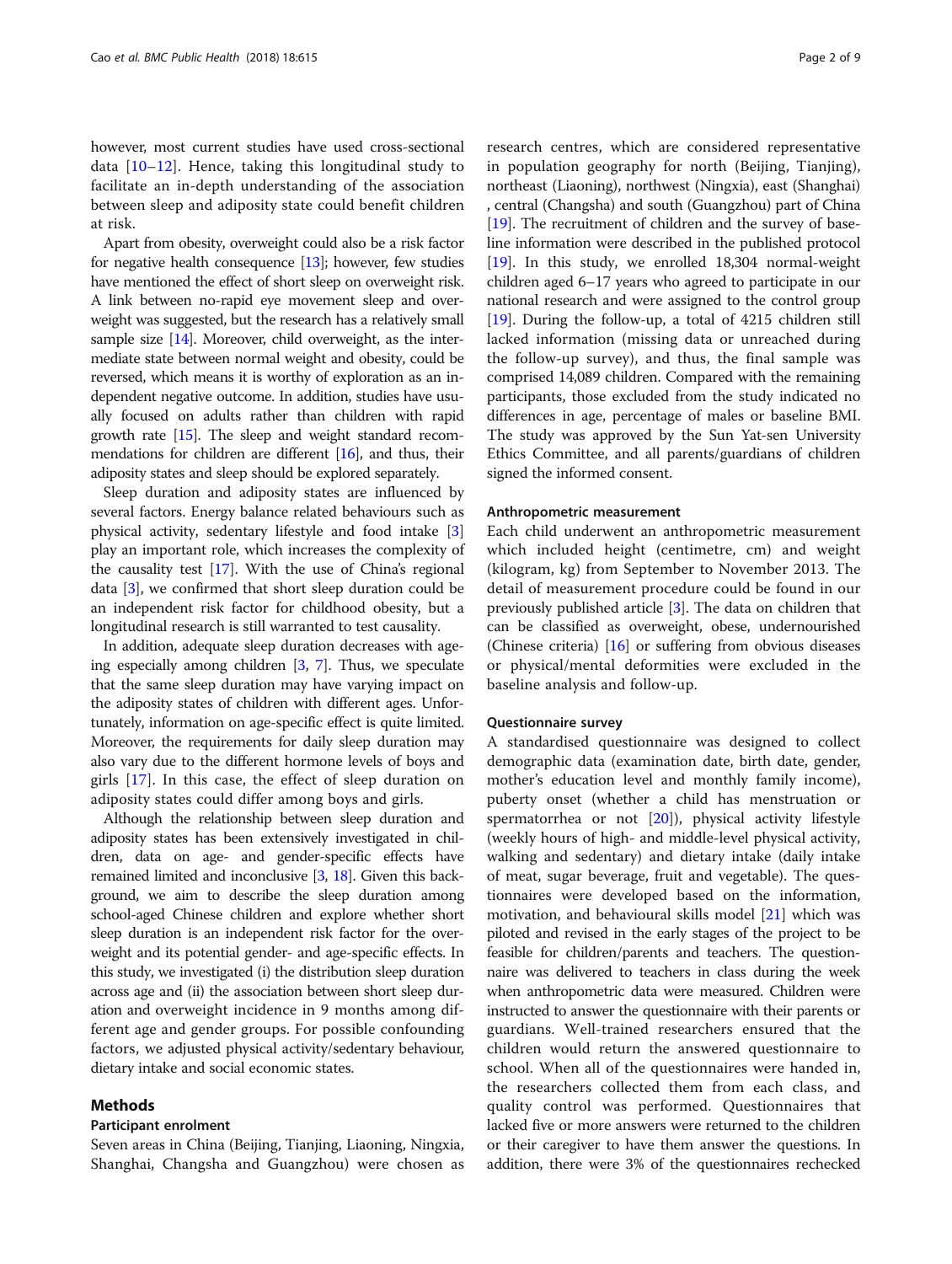within 1 week. We emphasised that the primary caregiver of the child should help answer the questionnaire considering their knowledge of the child.

The questionnaire items are described as follows:

The monthly family income was obtained by asking: "How much is your family's monthly income?" The monthly family income was categorised as < 5000 and > 5000 yuan, as well as unwilling to answer.

Mother's education years was derived by asking: "How many years did your mother spend in school?" Mother's education years was categorised as  $\leq$ 9, 10–12, 13–16 and  $\geq 16$ .

Puberty onset was obtained by asking: "Do you already have menstruation (female)/emission (male)?" Puberty onset was categorised as either Yes or No.

Sleep duration was determined by asking: "How many hours each night do you spend on sleeping?" Sleep duration was categorised as  $\langle 7, 7-9 \rangle$  and  $\geq 9$  h [\[7](#page-7-0)].

### Daily food intake

Fruit intake was obtained by asking: "How many servings of fruit do you usually eat each day? One serving of fruit is equivalent to the size of an adult fist. If you are unsure about the size of an adult fist, then please check the last page of the questionnaire."

Vegetable intake was derived by asking: "How many servings of vegetables do you usually eat each day? One serving of vegetable is equivalent to the size of an adult's fist. If you are unsure about the size of an adult fist, then please check the last page of the questionnaire."

Sugar beverage consumption was determined by asking: "How many servings of sugar beverages do you usually take each day? One serving of sugar beverage is 250 millilitres." Sugar beverage includes juice with sugar, soda (e.g. Coca-cola), milk drinks, energy drinks (e.g. Red Bull) and other beverages that contain sugar.

Meat intake was obtained by asking: "How many servings of meat do you usually eat each day? A serving of meat is equivalent to the size of an adult palm. If you are unsure about the size of adult palm, then please see the last page of the questionnaire."

#### Daily physical activity and sedentary behaviour

High-level physical activity (HLPA) was obtained by asking: "How many hours each day do you usually do high-level physical activity? High-level physical activity refers to activities that cause people to experience extreme exhaustion, including basketball and football, as well as carrying a heavy load."

Middle-level physical activity (MLPA) was determined by asking: "How many hours each day do you usually have middle-level physical activity? Middle-level physical activity means activities that cause people to mildly perspire and experience slight exhaustion, for example, bicycling, playing table tennis and badminton, but not walking."

Walking was derived by asking: "How many hours each day do you usually walk? Walking includes those that occurred at school and home, commuting between school and home and merely for exercise."

Sedentary behaviour was assessed by the question: "How many hours each week do you sit or lie down at school and home (excluding sleeping)?"

## Follow-up data collection and definitions of overweight

Follow-up data were collected from May to June 2014. The height and weight of the baseline normal-weight children were measured as described above. BMI was calculated by dividing weight in kilograms by height in meter squared ( $\text{kg/m}^2$ ). Overweight was defined according to the latest Chinese criteria [[16](#page-8-0)].

## Statistical analysis

We used EpiData 3.0 software (EpiData Association, Odense, Denmark) for data input and Statistical Package for the Social Sciences (SPSS, version 22.0, IBM Corporation, New York) to analyse data. Descriptive statistics were calculated for continuous (presented as mean values and standard errors) and categorical variables (presented as proportions). Chi-square tests were carried out for the differences of categorical variables. For continuous variables, the general linear model was used to evaluate differences among sleep duration groups, and LSD tests were performed for post hoc comparison between groups. The risk of overweight was evaluated using Cox regression models initially adjusted for age and gender in Model 1, and then puberty onset, dietary intake, physical activity and sedentary behaviour, mother's education and monthly family income were subsequently introduced into Model 2. The cluster data from the seven study areas were also introduced into the model, and a robust standard error was used to minimise the effect that the data may have obtained from different areas. The results were reported using hazard ratios (HRs) and corresponding 95% confidence intervals (CIs). P values of less than 0.05 were considered statistically significant. All the figures were prepared with Graph Pad 6.0 (La Jolla, CA, USA).

## Results

## Baseline characteristics of the study population

The baseline sample comprised of 18,302 normal-weight children (47% males). The baseline characteristics of the participants are described in Table [1](#page-3-0). Compared with females, males indicated higher mean values in height, weight, BMI, daily intake of foods (fruit, meat and sugar beverages) and physical activity (all  $p < 0.001$  $p < 0.001$ , Table 1), but lower mean value in sedentary behaviour ( $p < 0.001$ , Table [1](#page-3-0)). In total, 18.3% of the participants reported a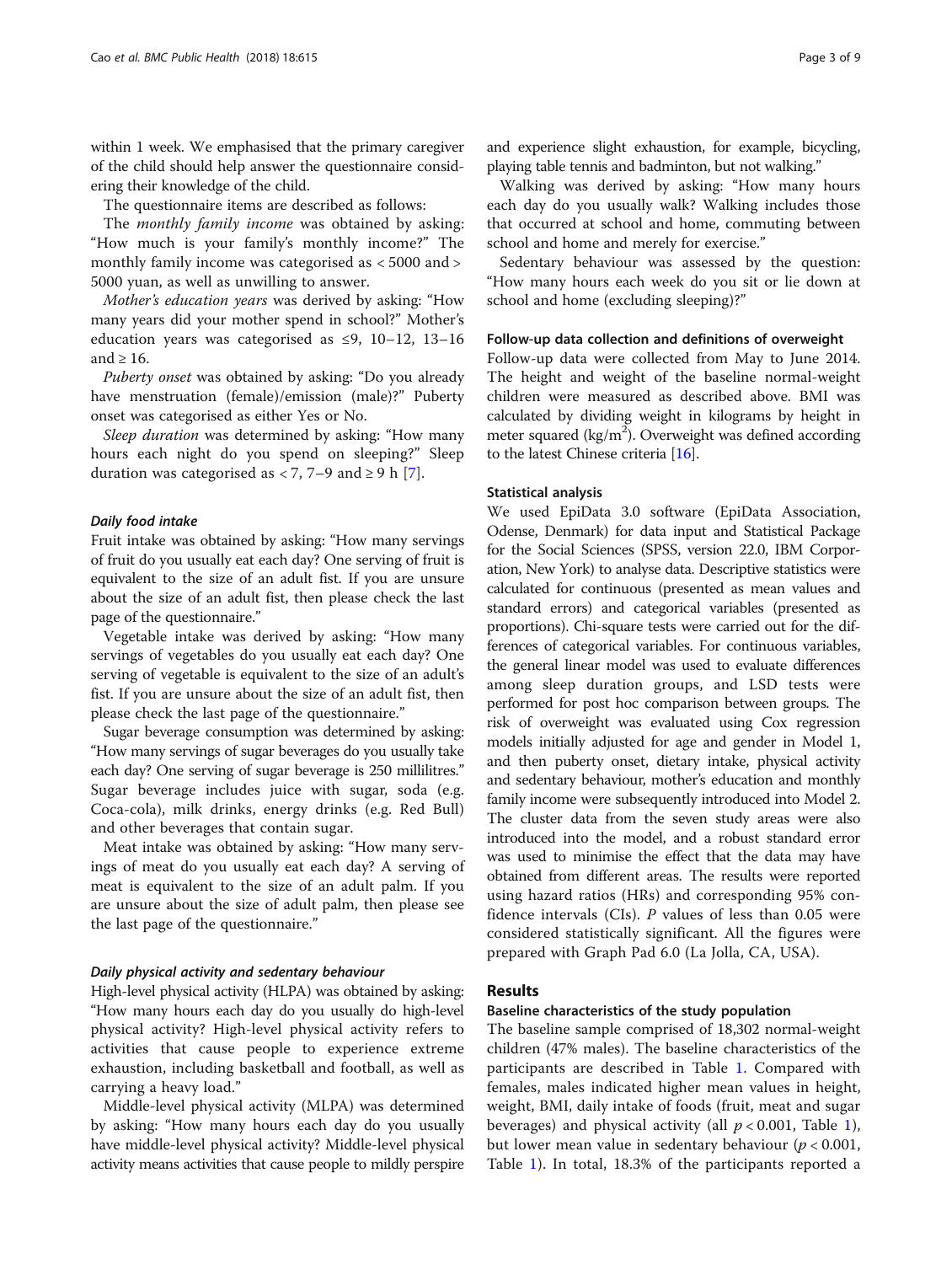<span id="page-3-0"></span>

|  | Table 1 Baseline characteristics among children aged 6-17 years in urban Guangzhou, China |  |  |  |  |
|--|-------------------------------------------------------------------------------------------|--|--|--|--|
|  |                                                                                           |  |  |  |  |

|                                 | Total         | Boys         | Girls        | $P$ value |
|---------------------------------|---------------|--------------|--------------|-----------|
| Demographics                    |               |              |              |           |
| No. of participants             | 18,302        | 8624         | 9678         |           |
| Age (years)                     | 11.32(3.16)   | 11.29(0.04)  | 11.49(0.04)  | 0.001     |
| From Northern area (%)          | 40.4          | 40.5         | 40.2         | < 0.001   |
| Monthly income of<br>Family (%) |               |              |              | 0.012     |
| $\leq 5000$ yuan                | 30.5          | 29.8         | 31.0         |           |
| > 5000 yuan                     | 13.9          | 13.5         | 14.4         |           |
| Not willing to answer           | 55.6          | 56.7         | 54.6         |           |
| Mother's education year<br>(% ) |               |              |              | 0.01      |
| $\leq 9$                        | 43.7          | 55.0         | 51.9         |           |
| $10 - 12$                       | 20.4          | 25.6         | 25.6         |           |
| $13 - 16$                       | 11.9          | 11.0         | 12.6         |           |
| $\geq 16$                       | 9.8           | 9.8          | 9.8          |           |
| Puberty on-set (%)              | 56.1          | 43.4         | 65.2         | < 0.001   |
| Height(cm)                      | 147.26(16.12) | 148.95(0.22) | 146.93(0.21) | < 0.001   |
| Weight(kg)                      | 39.46(12.57)  | 40.56(0.17)  | 39.29(0.16)  | < 0.001   |
| <b>BMI</b>                      | 17.73(2.26)   | 17.65(0.03)  | 17.73(0.03)  | 0.078     |
| Dietary intake (servings/day)   |               |              |              |           |
| Fruit                           | 1.27(1.06)    | 1.25(0.01)   | 1.30(0.01)   | 0.006     |
| Vegetable                       | 1.79(1.40)    | 1.81(0.02)   | 1.79(0.02)   | 0.27      |
| Meat                            | 1.17(1.21)    | 1.32(0.02)   | 1.02(0.02)   | < 0.001   |
| Sugar beverage                  | 0.41(0.74)    | 0.50(0.01)   | 0.33(0.01)   | < 0.001   |
| Physical Activity (PA)          |               |              |              |           |
| HLPA (hour/day)                 | 0.47(0.69)    | 0.61(0.01)   | 0.45(0.01)   | < 0.001   |
| MLPA (hour/day)                 | 0.48(0.72)    | 0.53(0.01)   | 0.44(0.01)   | < 0.001   |
| Walking (hour/day)              | 0.78(1.13)    | 0.84(0.02)   | 0.74(0.02)   | < 0.001   |
| Sedentary (hour/week)           | 39.38(25.72)  | 38.40(0.35)  | 40.05(0.02)  | < 0.001   |
| Sleep duration (%)              |               |              |              |           |
| < 7 h                           | 18.3          | 16.8         | 19.6         | < 0.001   |
| 7-9 h                           | 57.3          | 57.8         | 56.9         |           |
| > 9 h                           | 24.4          | 25.4         | 23.5         |           |

Continuous variables are displayed as mean (standard error, for boys and girls) and mean (standard deviation, for total), categorical variables are displayed as proportion. P values are from T-tests (continuous variables) and chi-square tests (categorical variables) between boys and girls BMI body mass index, PA physical activity, HLPA high level physical activity, MLPA middle level activity

sleep duration of less than 7 h (short sleep duration, SSD), whereas 24.4% reported over 9 h (long sleep duration, LSD) daily. More females reported SSD than males ( $P < 0.01$ ; Table 1). The trend showed that Chinese normal-weight children tended to have less sleep hours as they grow up (Fig.  $1$ ).

## Sample characteristic across sleep duration groups

The median follow-up time was 225 days. A total of 4215 participants were excluded due to lack of follow-up information (23.0%; no difference was found in age, gender, puberty onset, and distribution of sleep duration at baseline), whereas14,089 participants were included in the final analysis. The characteristics across the sleep duration of the participants, such as demography, dietary intake, physical activity/sedentary behaviour, anthropometry and incidence of overweight, are described in Table [2](#page-5-0). Compared with children with LSD, participants with middle sleep duration (MSD, 7–9 h/night) and SSD indicated increased age, height, weight, BMI and puberty onset prevalence (all  $p < 0.05$ , Table [2\)](#page-5-0). For physical activity/ sedentary time, SSD and MSD children indicated decreased HPLA and MLPA but increased sedentary time compared with LSD children (all  $p < 0.05$ , Table [2\)](#page-5-0). For dietary intake,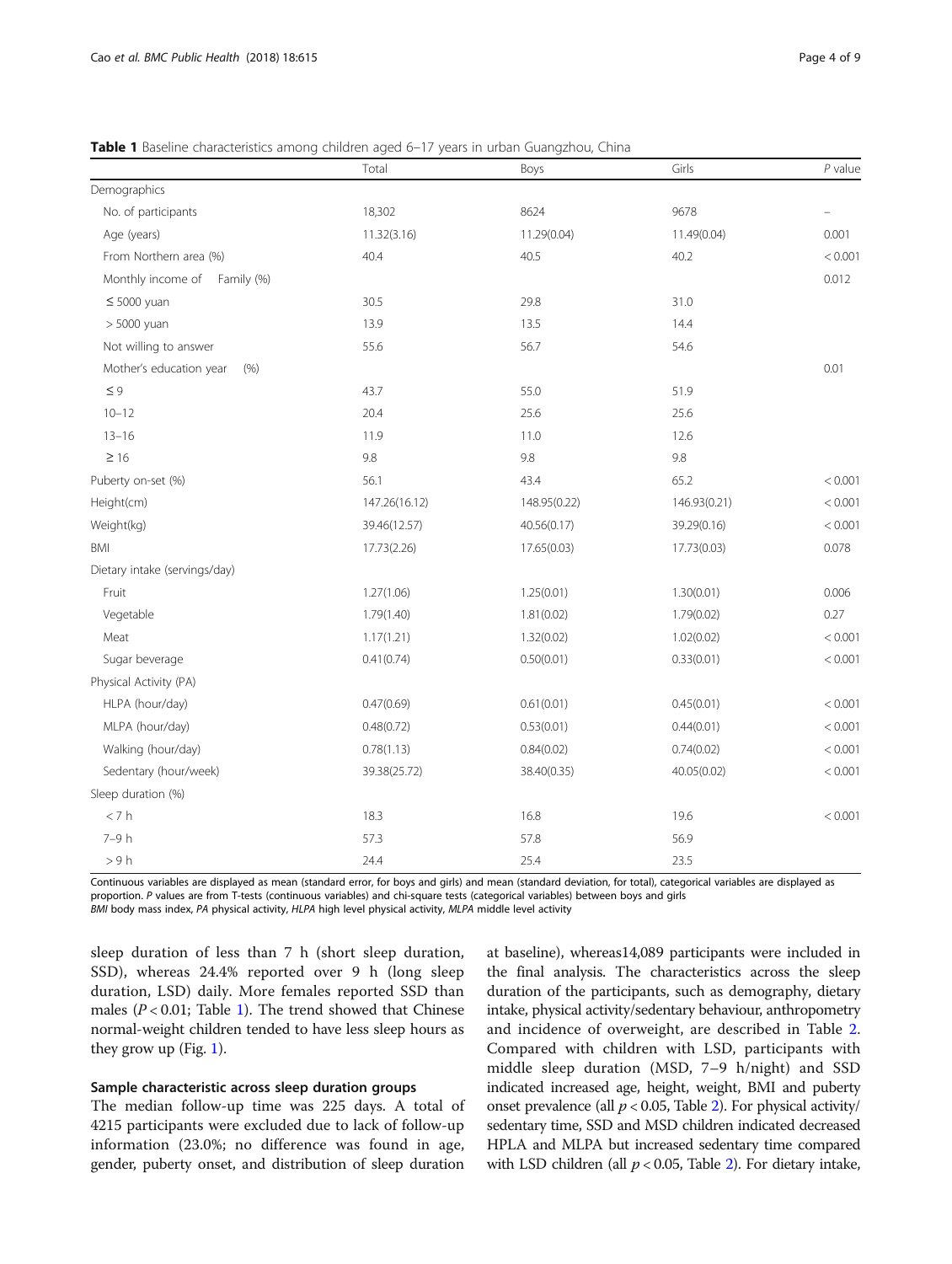<span id="page-4-0"></span>

SSD and MSD children reported increased meat and sugar beverage intake but decreased fruit and vegetable intake (all  $p < 0.05$ , Table [2\)](#page-5-0). A total of 443 new overweight cases were recorded (3.1%), although no new obesity case was observed. Overweight incidents with LSD, MSD and SSD were 2.7, 3.1 and 3.3%, respectively.

## Risks for overweight incidence among different sleep duration groups

Based on sleep duration, the HRs for the overweight participants are summarized in Table [3](#page-6-0). After adjusting for all confounding factors (age, sex, physical activity/ sedentary behaviour, dietary intake, mother's education level and monthly family income), as stratified by gender, females in the MSD group indicated a 1.60-fold risk of overweight incidence (95% CI: 1.02–2.52) compared with those in the LSD group.

Based on the different puberty on-set age between female and male [\[22\]](#page-8-0), we further stratified the sample by different age groups, females (aged 6–10 years) with MSD reported a 2.13-fold risk of overweight incidence (1.20–3.77; Table [3](#page-6-0)) compared with their counterparts in the LSD group. For elder adolescent (aged 15–17 years) females in the MSD group, the risk for overweight is 0.24 (0.06–0.93, Table [3\)](#page-6-0) compared with those in the LSD group.

## **Discussion**

We revealed that insufficient sleep was fairly common among Chinese normal-weight children using a national follow-up study. At 6 years old, nearly 60% of boys and girls failed to obtain 9 h sleep per night, which was even worse among older ones. The association between sleep duration and overweight is dependent on children's age and gender. For females, sleep duration between 7 and 9 h increases the risk of being overweight among those aged 6–10 year but decreases the risk for those aged 15–17 years (both compared with more than 9 h sleep). However, male's sleep duration is not independently

associated with the overweight incidence in each age group.

The decrease of sleep duration has recently become an international epidemic [[23](#page-8-0)]. Based on the US recommendation, the optimal sleep duration for children should be over 9 h per night [\[24](#page-8-0)–[26](#page-8-0)]. However, our study reported that 75% of children slept for less than 9 h (Table [1](#page-3-0) and Fig. 1). This result was in accordance with China's regional data that included normal weight and overweight/obesity children [[3](#page-7-0)], but higher than the 44% reported by Spain in 2011 [\[27\]](#page-8-0) and 11.1% reported by UK in 2015 [\[28\]](#page-8-0). On the one hand, the observed discrepancies may be explained by the academic burden which Chinese children generally have [[29](#page-8-0)]; on the other hand, the population of our research included primary school children and adolescents, in which the latter delayed the sleep phase and retained an early school time [[30](#page-8-0)]. As we observed, no previous studies have reported on the sleep time of normal weight children either in China or in other countries; however, these children usually report less sleep problems such as sleep apnea. Hence, we speculate that the prevalence of insufficient sleep could be slightly higher if we included children with overweight and obesity at the baseline.

Previous research from several other countries has also reported that short sleep duration is a risk factor for obesity and a high BMI-Z score [[9\]](#page-8-0), which is also mediated by other behaviour factors such as sedentary lifestyle [[31](#page-8-0)], physical activity level and food intake [\[32\]](#page-8-0). However, the inner mechanism is still unclear, although most studies have tended to believe short sleep duration led to a combination of increased food intake and sedentary habits [[33\]](#page-8-0). We observed less physical activity and more sedentary behaviour and sugar beverage intake in this study (Table [2](#page-5-0)), which supported the hypothesis mentioned above.

A few studies have explored sleep duration, as well as overweight and obesity from a gender-specific perspective [[33](#page-8-0), [34\]](#page-8-0). For instance, several studies have suggested that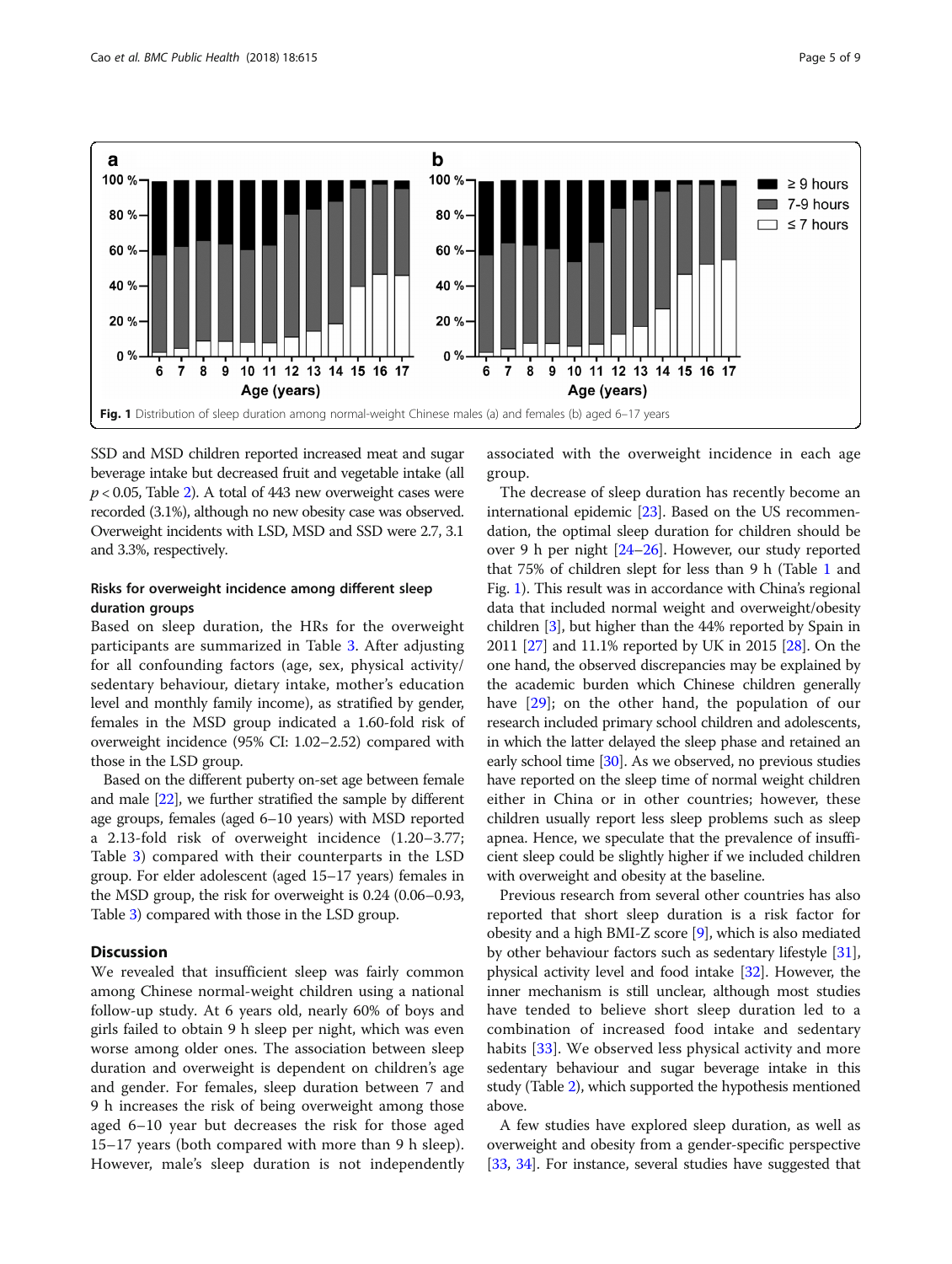<span id="page-5-0"></span>Table 2 Baseline characteristics according to sleep duration among normal weight children aged 6-17 years

| Characteristic                                             | > 9 h        | 7-9 h        | < 7 h         | $P$ for difference |
|------------------------------------------------------------|--------------|--------------|---------------|--------------------|
| Age group                                                  |              |              |               |                    |
| Before adolescents (male: 6-11 years, female:6-10 years)   | 2947         | 4293         | 551           | < 0.001            |
| Young adolescents (male: 12-15 years, Female: 11-14 years) | 643          | 3044         | 823           |                    |
| Elder adolescents (male: 15-17 years, Female: 16-17 years) | 76           | 1285         | 1382          |                    |
| Demographics                                               |              |              |               |                    |
| No. of participants                                        | 3666         | 8622         | 2756          |                    |
| Male (%)                                                   | 48.0         | 46.4         | 42.2          | < 0.001            |
| Age (years)                                                | 9.64(0.06)   | 11.37(0.04)  | 13.53(0.07)   | < 0.001            |
| From Northern area (%)                                     | 36.8         | 37.2         | 39.7          | < 0.001            |
| Monthly income of Family (%)                               |              |              |               | < 0.001            |
| $\leq 5000$ yuan                                           | 24.0         | 60.1         | 15.9          |                    |
| $> 5000$ yuan                                              | 26.7         | 58.9         | 14.5          |                    |
| Not willing to answer                                      | 23.9         | 55.0         | 21.0          |                    |
| Mother's education year (%)                                |              |              |               | < 0.001            |
| $\leq 9$                                                   | 24.4         | 59.1         | 16.5          |                    |
| $10 - 12$                                                  | 25.5         | 59.5         | 15.0          |                    |
| $13 - 16$                                                  | 27.6         | 58.9         | 13.4          |                    |
| $\geq 16$                                                  | 29.2         | 56.1         | 14.7          |                    |
| Puberty on-set (%)                                         | 8.0          | 27.5         | 59.0          | < 0.001            |
| Lifestyle                                                  |              |              |               |                    |
| Physical activity(PA)                                      |              |              |               |                    |
| High-level PA (hour/day)                                   | 0.56(0.14)   | 0.52(0.01)   | 0.52(0.02)    | < 0.001            |
| Middle-level PA (hour/day)                                 | 0.56(0.02)   | 0.47(0.01)   | 0.46(0.02)    | < 0.001            |
| Walking (hour/day)                                         | 0.80(0.02)   | 0.76(0.02)   | 0.83(0.03)    | < 0.001            |
| Sedentary (hour/week)                                      | 34.70(0.52)  | 40.03(0.33)  | 45.42(0.62)   | < 0.001            |
| Dietary intake(serve/day)                                  |              |              |               |                    |
| Meat                                                       | 1.14(0.02)   | 1.17(0.02)   | 1.25(0.03)    | < 0.001            |
| Sugar beverage                                             | 0.29(0.02)   | 0.41(0.01)   | 0.56(0.02)    | < 0.001            |
| Fruit                                                      | 1.43(0.02)   | 1.26(0.01)   | 1.21(0.03)    | < 0.001            |
| Vegetable                                                  | 1.94(0.03)   | 1.79(0.02)   | 1.71(0.03)    | < 0.001            |
| Anthropometry                                              |              |              |               |                    |
| Height (cm)                                                | 139.77(0.31) | 148.07(0.20) | 156.82(0.363) | < 0.001            |
| Weight (kg)                                                | 33.22(0.24)  | 39.93(0.15)  | 47.43(0.28)   | < 0.001            |
| BMI                                                        | 16.65(0.05)  | 17.70(0.03)  | 18.86(0.05)   | < 0.001            |

Continuous variables are displayed as mean (standard error), categorical variables are displayed as proportion

P values are from T-tests (continuous variables) and chi-square tests (categorical variables) between boys and girls

BMI body mass index, PA physical activity, HLPA high level physical activity, MLPA middle level activity

the effect of sleep duration on obesity was only present in females with considerable sleep debt [[35](#page-8-0)]. In our study, increased risks of being overweight were observed only for females who slept for 7–9 h after multivariable adjustment (Table 2). In addition, the trend showed increased overweight risk for females with  $\langle 7 \rangle$  h sleep (although the statistic power compromised by a relative low sample size, as indicated in Table [3](#page-6-0)), which proved the gender specific phenomenon mentioned above [\[36](#page-8-0)]. Females

reportedly need less sleep [\[36](#page-8-0)], and they may show different behaviour pattern for energy balance. Males have more physical activities and less sedentary behaviours (Table [1](#page-3-0)), which could evidently prevent them from being overweight; moreover, the higher basic metabolic rate of males compared with females increases energy expenditure [[37](#page-8-0)], which could be a protective factor for overweight and obesity. In this case, the adiposity state may not be so sensitive to the short sleep decline among males relative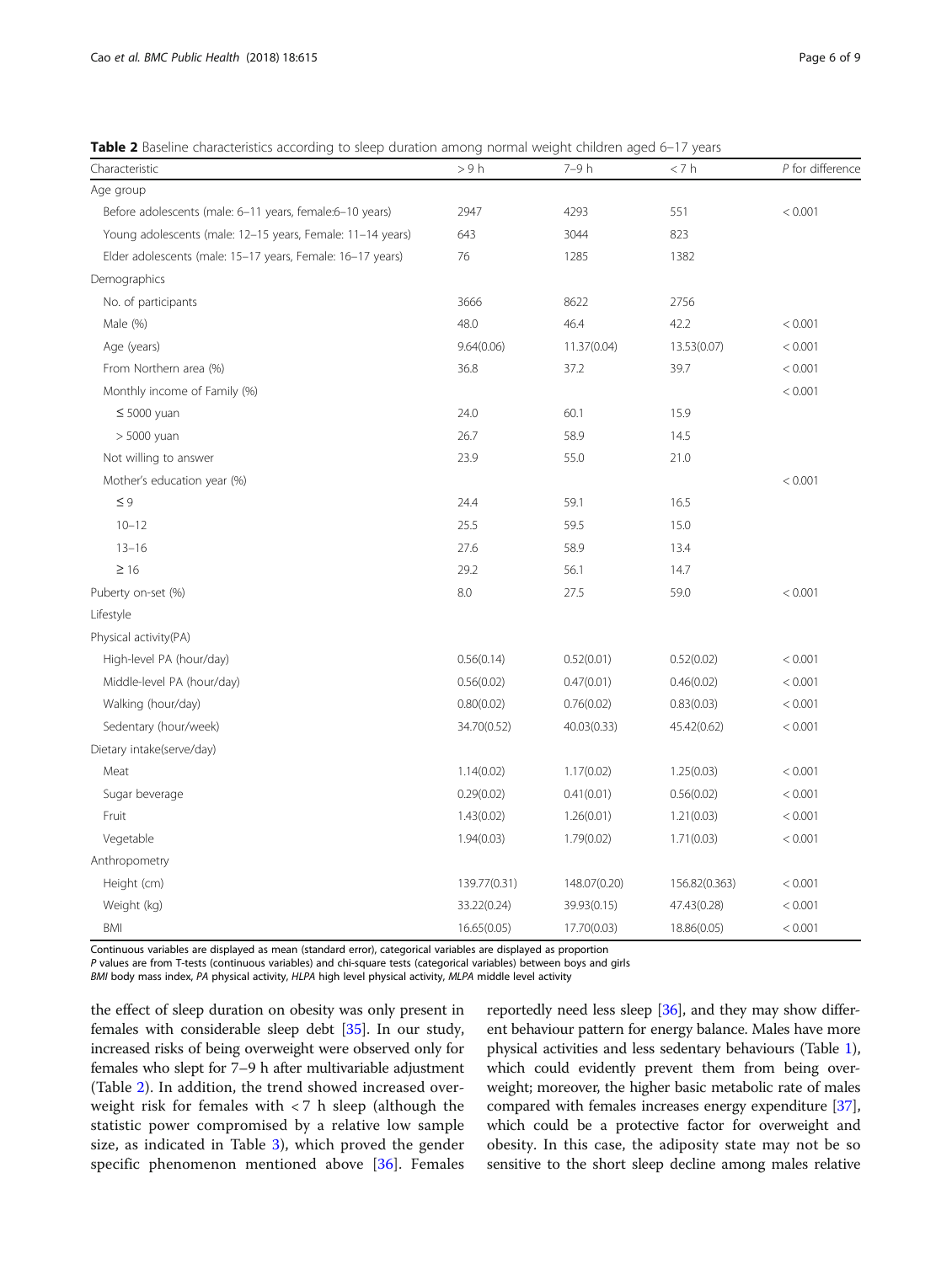| Group                        | No. of Participants | No. of new overweight | Model 1 <sup>ª</sup> | Model 2 <sup>b</sup>  |
|------------------------------|---------------------|-----------------------|----------------------|-----------------------|
| Male                         |                     |                       |                      |                       |
| > 9 h                        | 1735                | 47                    | $\mathbf{1}$         | $\mathbf{1}$          |
| 7-9 h                        | 3950                | 112                   | $1.09(0.77 - 1.54)$  | $1.03(0.67 - 1.59)$   |
| < 7 h                        | 855                 | 38                    | 1.38(0.87-2.21)      | $1.21(0.65 - 2.24)$   |
| Female                       |                     |                       |                      |                       |
| > 9 h                        | 1888                | 46                    | $\mathbf{1}$         | $\mathbf{1}$          |
| 7-9 h                        | 4563                | 140                   | $1.23(0.87 - 1.74)$  | $1.60(1.02 - 2.52)^*$ |
| < 7 h                        | 1667                | 50                    | $1.28(0.81 - 2.00)$  | $1.71(0.95 - 3.08)$   |
| Stratified by age and gender |                     |                       |                      |                       |
| Before adolescents           |                     |                       |                      |                       |
| Male (6-11 years)            |                     |                       |                      |                       |
| > 9 h                        | 1416                | 43                    | $\mathbf{1}$         | $\mathbf{1}$          |
| 7-9 h                        | 2148                | 66                    | $1.04(0.71 - 1.53)$  | $1.05(0.65 - 1.70)$   |
| < 7 h                        | 302                 | $\overline{7}$        | $0.84(0.38 - 1.86)$  | $0.84(0.29 - 2.40)$   |
| Female (6-10 years)          |                     |                       |                      |                       |
| > 9 h                        | 1499                | 34                    | $\mathbf{1}$         | $\mathbf{1}$          |
| 7-9 h                        | 2086                | 64                    | $1.41(0.93 - 2.13)$  | $2.13(1.20 - 3.77)*$  |
| < 7 h                        | 247                 | 8                     | $1.46(0.68 - 3.16)$  | 1.78(0.65-4.87)       |
| Young adolescents            |                     |                       |                      |                       |
| Male (12-15 years)           |                     |                       |                      |                       |
| > 9 h                        | 287                 | 3                     | $\mathbf{1}$         | $\mathbf{1}$          |
| 7-9 h                        | 1411                | 34                    | $2.14(0.65 - 7.01)$  | $1.41(0.41 - 4.87)$   |
| < 7 h                        | 450                 | 17                    | 3.58(1.02-12.49)*    | 2.19(0.56-8.51)       |
| Female (11-14 years)         |                     |                       |                      |                       |
| > 9 h                        | 346                 | $\overline{7}$        | $\mathbf{1}$         | $\mathbf{1}$          |
| 7-9 h                        | 1595                | 44                    | $1.12(0.50 - 2.52)$  | $1.31(0.49 - 3.47)$   |
| < 7 h                        | 366                 | 12                    | $1.31(0.50 - 3.40)$  | 1.28(0.38-4.28)       |
| Elder adolescents            |                     |                       |                      |                       |
| Male (15-17 years)           |                     |                       |                      |                       |
| > 9 h                        | 32                  | $\mathbbm{1}$         | $\mathbf{1}$         | $\mathbf{1}$          |
| 7-9 h                        | 391                 | 12                    | 1.42(0.18-10.98)     | $0.36(0.04 - 3.46)$   |
| < 7 h                        | 405                 | 14                    | 1.87(0.24-14.40)     | $0.28(0.03 - 2.89)$   |
| Female (16-17 years)         |                     |                       |                      |                       |
| > 9 h                        | 43                  | 5                     | $\mathbf{1}$         | $\mathbf{1}$          |
| 7-9 h                        | 882                 | 32                    | $0.50(0.19 - 1.29)$  | $0.24(0.06 - 0.93)*$  |
| < 7 h                        | 970                 | 30                    | $0.53(0.20 - 1.37)$  | $0.28(0.07 - 1.12)$   |

<span id="page-6-0"></span>

| Table 3 HRs for overweight incidence according to sleep duration group among Chinese normal weight children in 6-9 months |  |  |  |  |  |  |  |
|---------------------------------------------------------------------------------------------------------------------------|--|--|--|--|--|--|--|
| follow-up                                                                                                                 |  |  |  |  |  |  |  |

HRs hazard ratios, risk for overweight are displayed as HR (95%CI)

 $P < 0.05$  compared with '> 9 h' group

aModel 1 was adjusted for age

b<br>Model 2 was adjusted Model 1 covariates plus puberty on-set, food intake, physical activity& sedentary, domestic income and mother's year of education

to females. Furthermore, we also found reversed relationship between adiposity states and sleep duration among boys in our previous study [[3\]](#page-7-0), which also supports our results. In addition, the risk of overweight among females is observed when mother's education and family income were adjusted (Table 3), which means that the social hierarchy of children depends on their sleep duration. This result is in line with those of previous studies [\[12\]](#page-8-0). A study in Japanese adults indicated that the association existed only in males [\[38\]](#page-8-0); however, it had limitation that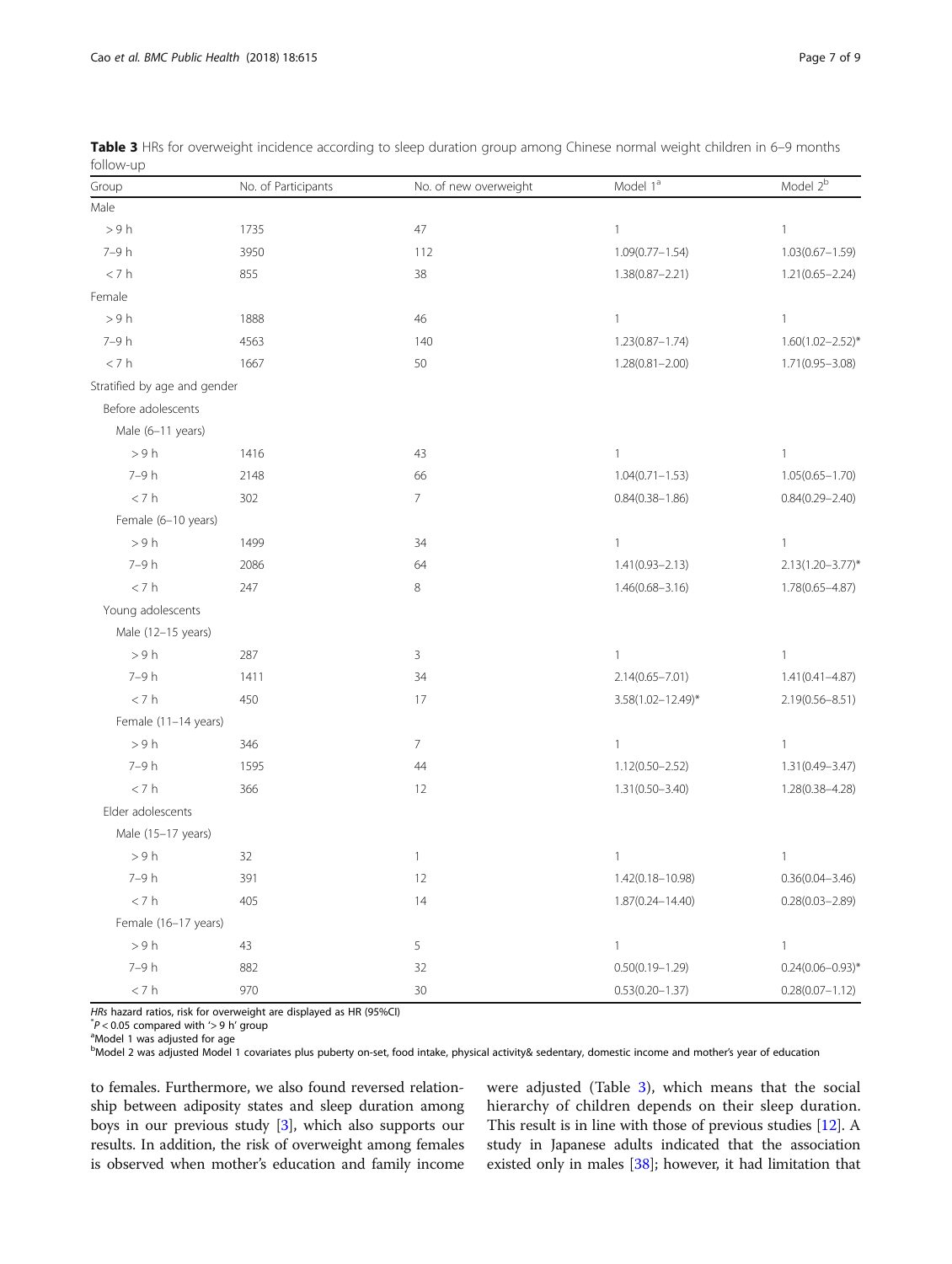<span id="page-7-0"></span>the confounders in the study did not include behaviour. Although in our study a negative association among young adolescent males was observed (Table [2](#page-5-0) and Model 1), but it tended to be insignificant after physical activity, food intake and social economic factor were included (Table [3](#page-6-0) and Model 2). In this case, the association between sleep duration and overweight could be mediated by behaviour among males [[38](#page-8-0)] rather than independent.

Stratified by age group, research has found that short sleep increased BMI [\[34](#page-8-0)] only in adolescent female. By contrast, we observed increased risk for overweight among before adolescence girls but decreased risk among elder adolescence girls with MSD (Table [3](#page-6-0)). The discrepancy among age groups may be attributed to the difference of age groups and the definition of short sleep first and second to declining biological sleep duration with age [[39\]](#page-8-0). Although sleep recommendation for children is 9 h, it is well recognised that 6-year old children require more sleep than 17 years old [\[40\]](#page-8-0),sleep duration declines naturally with age and puberty onset [[30](#page-8-0)]. In addition, studies have indicated that long and short sleep duration increased the risk of overweight and obesity [7]. Moreover, it is reported that female sleep less than males [[41](#page-8-0)]. Thus, the optimal sleeping hours for post-puberty females, which is less than 9 h, is possible, and 7–9 h sleep could be suitable for elder adolescent girls.

This study included some limitations. Sleep duration was self-reported, which sometimes could be the ideal sleep duration that the participants thought they had other than their actual sleep duration. In addition, nearly 23% of the participants failed to complete the follow-up procedure. Considering that overweight children may refuse to be weighed, the excluded subjects may have a higher rate of obesity. Bedtimes have been found to be associated with obesity independent of sleep duration [[42\]](#page-8-0); however, we did not include this factor in the study. An objective technique is considerably useful in conducting sleep research in the future. The exclusion of self-report bias is generally deemed to be the optimal approach. Considering that we used a questionnaire that has neither been statistically validated nor tested for reliability; thus, potential bias cannot be excluded.

## Conclusion

In this study, we showed that sleep duration among normal-weight Chinese children decreased with age. For 6–10-year-old females, 7–9 h of sleep increased the risk of overweight relative to more than 9 h of sleep. However, the same sleep duration may decrease the risk for females aged 15–17 years, and males may not be as susceptible as their counterparts to the effect of sleep duration change in the adiposity state. For the purpose of obesity intervention, an age- and gender-specific sleep duration recommendation for children is warranted.

#### Abbreviations

BMI: Body mass index; LSD: Long sleep duration; MSD: Middle sleep duration; SSD: Short sleep duration

#### Acknowledgements

We thank all the children and their parents who willingly participated in the national survey. We also appreciate all the doctors from the middle and primary schools who performed anthropometric measurements and the postgraduate students who helped with the questionnaire survey and data input.

#### Funding

This study was supported by a national health foundation named "annual special research of the health industry (2012, No. 201202010)" which was provided by Ministry of Health, China,as well as "An intervention study for sleep behaviour of school aged autism children (2018, No. A2018136)," which was provided by Ministry of Health, Guangdong Province, China. This research uses data from "Students Major Disease Prevention & Control Technology and Its Development and Application" (1147 Project, No. 201202010). Opinions represent those of the authors and do not necessarily reflect those of the granting agencies.

#### Availability of data and materials

The datasets generated and/or analysed during the current study are not publicly available due to the funding policy but are available from the corresponding author on reasonable request.

#### Authors' contributions

MC, YZ and JJ concepted and designed the study; MC, XL and YC analysed and interpreted the data; MC, YZ, JM and JJ had important intellectual input in drafting or revising the manuscript. All authors read and approved the final manuscript.

#### Ethics approval and consent to participate

The study was approved by the Sun Yat-sen University Ethics Committee, and all the parents/guardians of children signed the informed consent.

#### Competing interests

The authors declare that they have no competing interests.

### Publisher's Note

Springer Nature remains neutral with regard to jurisdictional claims in published maps and institutional affiliations.

## Received: 12 October 2017 Accepted: 17 April 2018 Published online: 11 May 2018

#### References

- 1. Van Cauter E, Knutson KL. Sleep and the epidemic of obesity in children and adults. Eur J Endocrinol. 2008;159(Suppl 1):S59–66.
- 2. Drobnich D. A National Sleep Foundation's conference summary: the National Summit to prevent drowsy driving and a new call to action. Ind Health. 2005;43(1):197–200.
- Cao M, Zhu Y, He B, Yang W, Chen Y, Ma J, Jing J. Association between sleep duration and obesity is age- and gender-dependent in Chinese urban children aged 6-18 years: a cross-sectional study. BMC Public Health. 2015; 15:1029.
- 4. Lee MS, Song J, Kim H, Park K, Moon S. Effect of multi-functional fabric on sleep stages and growth hormone levels during sleep. Int J Neurosci. 2004; 114(7):795–804.
- Spaeth AM, Dinges DF, Goel N. Objective measurements of energy balance are associated with sleep architecture in healthy adults. Sleep. 2016;
- 6. Bayon V, Leger D, Gomez-Merino D, Vecchierini M, Chennaoui M. Sleep debt and obesity. Ann Med. 2014;46(5):264–72.
- 7. Shi Z, Taylor AW, Gill TK, Tuckerman J, Adams R. Short sleep duration and obesity among Australian children. BMC Public Health. 2010;10:609.
- 8. Chaput JP, Lambert M, Gray-Donald K, McGrath JJ, Tremblay MS, O'Loughlin J, Tremblay A. Short sleep duration is independently associated with overweight and obesity in Quebec children. Can J Public Health. 2011; 102(5):369–74.